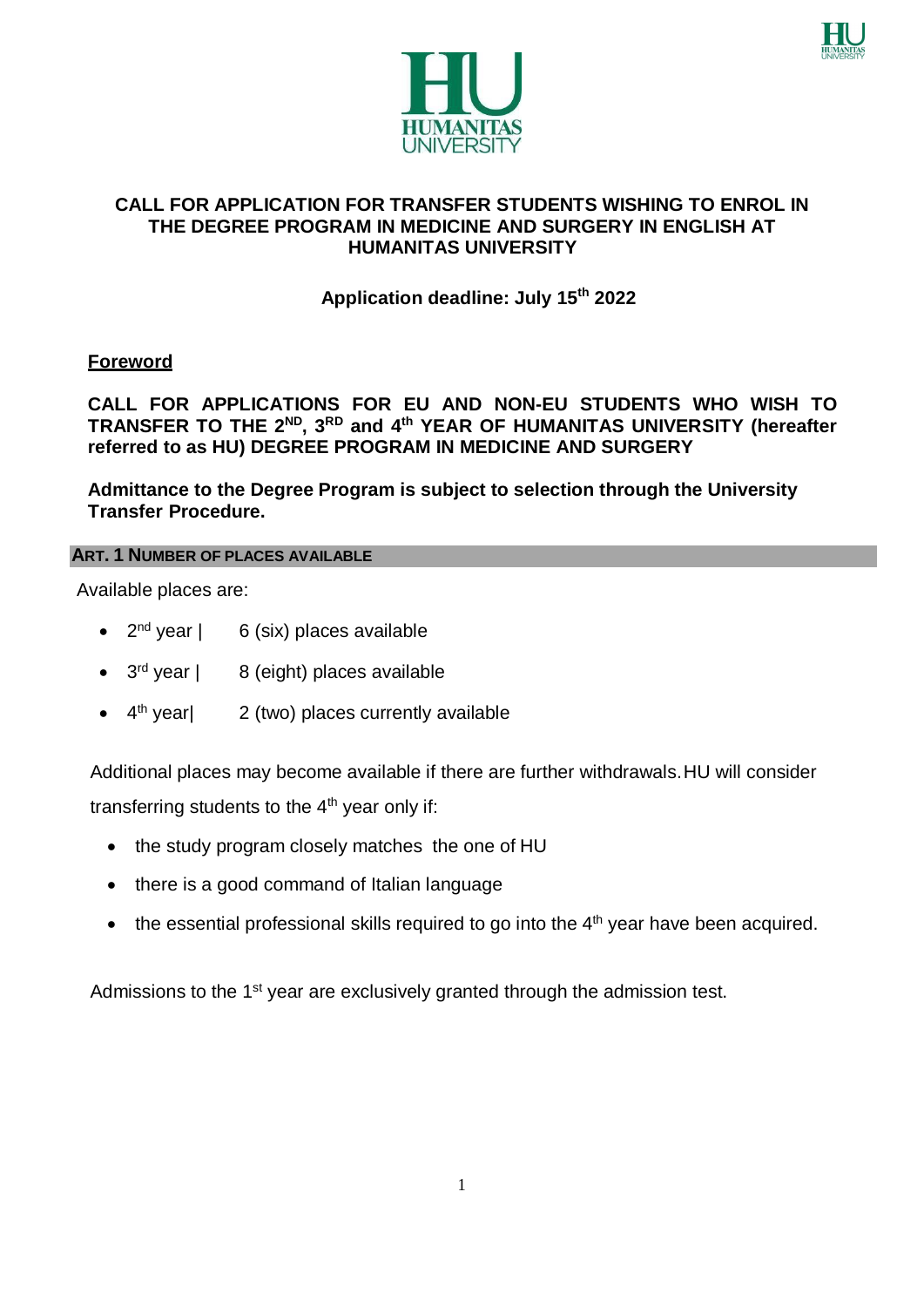

### **ART. 2 ADMISSION REQUIREMENTS**

### **2.1 Incoming degree course**

HU will consider applications only if the incoming degree is in **Medicine.** The incoming University and its Medical Program must be fully recognized in the Country where the incoming University is legally established in order to be considered for the transfer.

## **2.2 Credits**

The University will take into account credits of:

- the exams already passed:
- the exams that the candidate plans to take within the month of July

Starting from academic year 2021-2022 Humanitas University has partially redesigned the study curriculum. Therefore students applying to 2nd year will follow the curriculum reported in **Annex 1** while students applying to the 3rd and 4th year will follow the curriculum reported in **Annex 2**.

To be eligible to transfer to:

- the second year, students must have achieved at least 80% of the number of credits corresponding to the disciplines of the first year of HU study plan with the exception of the disciplines of the course "Being a Medical Doctor" **(See Annex 1, table 1)**
- the third year, students must have achieved all the credits of the first year **(See Annex 2, table 1)** with the exception of the disciplines of the course "Being a Medical Doctor" and all the credits of the disciplines of the second year **( See Annex 2, table 2**) with the exception of the disciplines included in the course "Mechanisms of Diseases"
- the fourth year, students must have achieved all the credits of the first year **(see Annex 2, table 1**) with the exception of the disciplines of the course "Being a Medical Doctor", all the credits of the disciplines of the second year **(See Annex 2, table 2**) and at least 80% of the of the number of credits corresponding to the disciplines of the third of HU study plan **(see See Annex 2, table 3**). Also basic skills requirement **(See Annex 2, Table 4)** should be acquired to access the 4th year.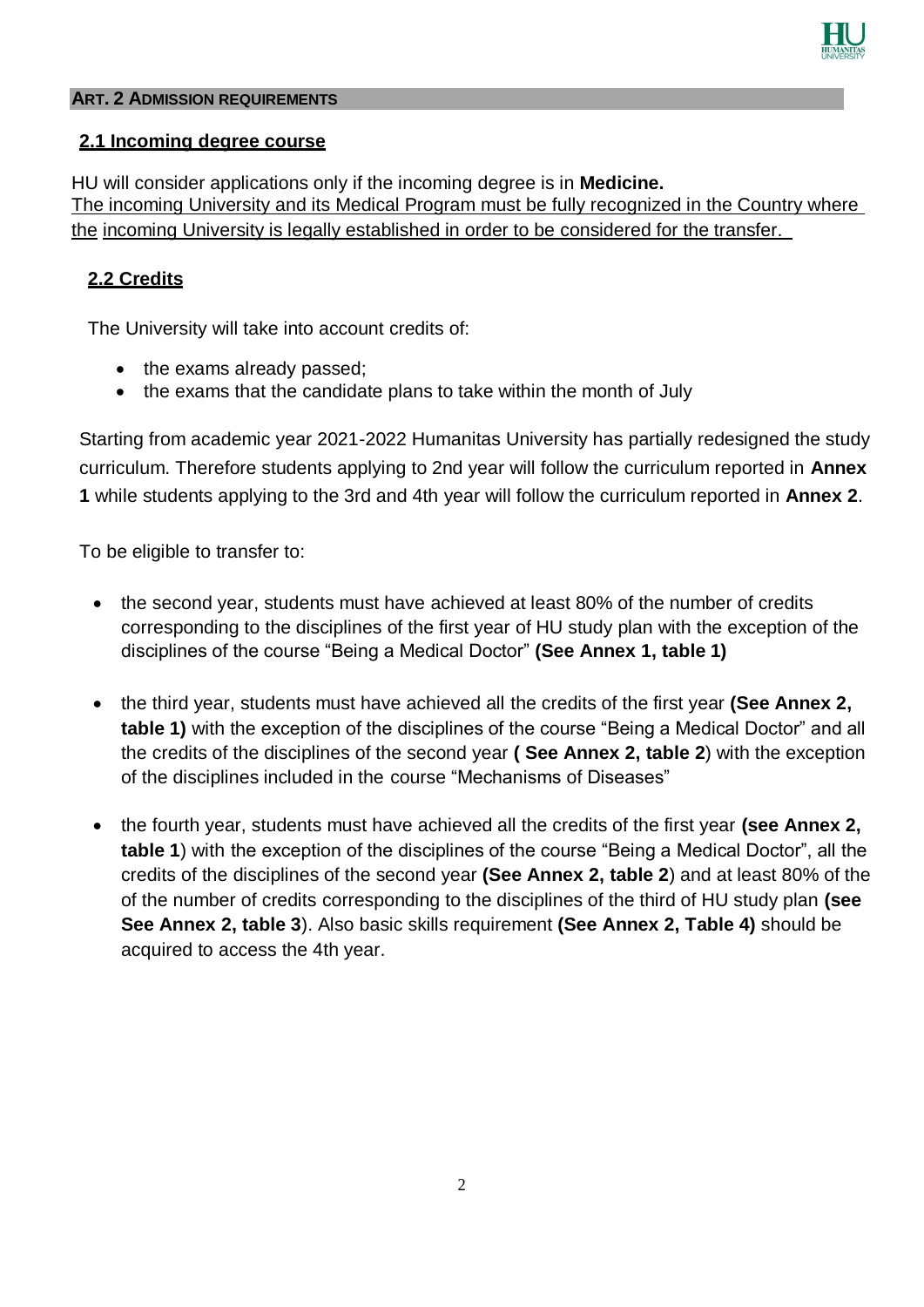

## **2.3 Language Requirements**

- A good command of English is required: a language assessment test will be conducted by means of an interview.
- Non-Italian students m ust be able to speak Italian from the beginning of the third year when the professionalizing activities begin; a language assessment test will be conducted by means of an interview.

### **ART. 3 APPLICATIONS**

Applications must be submitted, on penalty of exclusion, through Humanitas University

website |<https://www.hunimed.eu/transfer-medicine>

Candidates will be also required to upload the following documents:

- 1. ID or Passport
- 2. Curriculum Vitae
- 3. Credits evaluation Form 2<sup>nd</sup> for year and Credits evaluation form for 3<sup>rd</sup>/4<sup>th</sup> year:
	- By July 15<sup>th</sup>: with credits of the exams passed and credits of exams to be taken by the end of July
	- By August  $10^{th}$ : updated with the exams effectively taken by the end of July (send only via email to [transfer22\\_23@st.hunimed.eu\)](mailto:transfer22_23@st.hunimed.eu)
- 4. Exam Transcript
	- By July 15<sup>th</sup>
	- By August  $10<sup>th</sup>$ : if additional exams have been taken by the end of July (send only via email to [transfer22\\_23@st.hunimed.eu\)](mailto:transfer22_23@st.hunimed.eu)
- 5. English Language Certificate (if any)
- 6. Italian Language Certificate (if any)
- 7. Syllabi of exams successfully completed or expected to be completed within July
- 8. Brief explanation of the evaluation system of the incoming University (i.e. describe the scoringsystem) (not necessary for candidates from Italian universities)

The documents must be uploaded in the order specified above. Documents should be correctly labeled.

Applications will be accepted only if compliant with the procedure stated in this paragraph.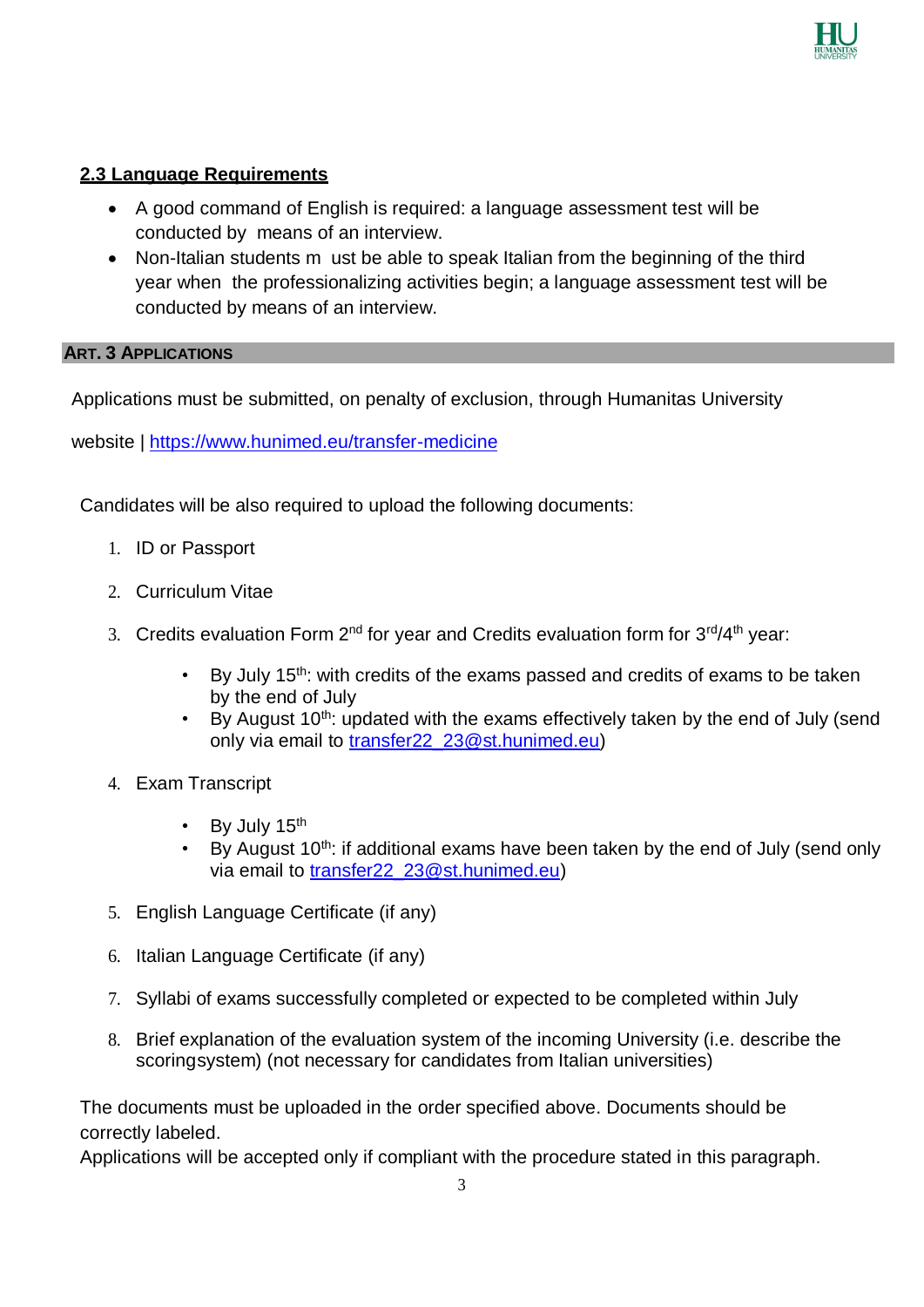

The file containing the Syllabi should be correctly labeled and easily identifiable.

Humanitas University will not consider any application missing of any of the documents listed above.

Documents must be in Italian or in English. If documents are originally released in a different language, the translation in English must be supplied by an official translator.

### **How to complete the Credits Evaluation Forms**

The credit evaluation form should be completed as follows:

- Column A to H is where candidates should insert personal and incoming Universitydetails.
- Column I to L describe Humanitas University courses and the modules of each single course.
- Column M is where candidates should insert the corresponding course of the incoming University. For example if a course of the incoming university, denominated "Anatomy", covers HU courses "Building Bodies: from Gametes to Organs" and "Body Architecture" the table should be filled as follows:

|                                           | <b>COURSE</b><br><b>NAME</b>                  | <b>MODULES</b>                            | <b>NUMEB</b><br><b>ROF</b><br><b>CREDIT</b><br>s<br>(CFU) | <b>CORRISPONDI</b><br><b>NGCOURSE</b><br><b>NAME</b> |
|-------------------------------------------|-----------------------------------------------|-------------------------------------------|-----------------------------------------------------------|------------------------------------------------------|
| 1ST<br><b>YEAR</b><br><b>COURS</b><br>ES. | <b>Building Bodies: from Gamets to Organs</b> | <b>Human Anatomy</b>                      | 5                                                         | Anatomy                                              |
|                                           |                                               | <b>Histology and</b><br><b>Embryology</b> | 6                                                         | Anatomy                                              |
|                                           | <b>Body Architecture</b>                      | <b>Human Anatomy</b>                      | 9                                                         | Anatomy                                              |

The corresponding course name of the incoming University should be inserted in correspondence of the Humanitas University course after having compared the Syllabus of incoming University with the ones of Humanitas University, available on the website <https://www.hunimed.eu/course/medicine/program-structure/>

- Column N is where candidates should mark with an X the passed exams;
- Column O is where candidates should mark with an X the exams planned for the second half of the month of July;
- Column P is where candidates should insert the formative credits of the course of the incoming University;
- Column Q is where candidates should insert the clock hours corresponding to thecourse of the incoming University;
- Column R is where candidates should insert the score of the passed exams;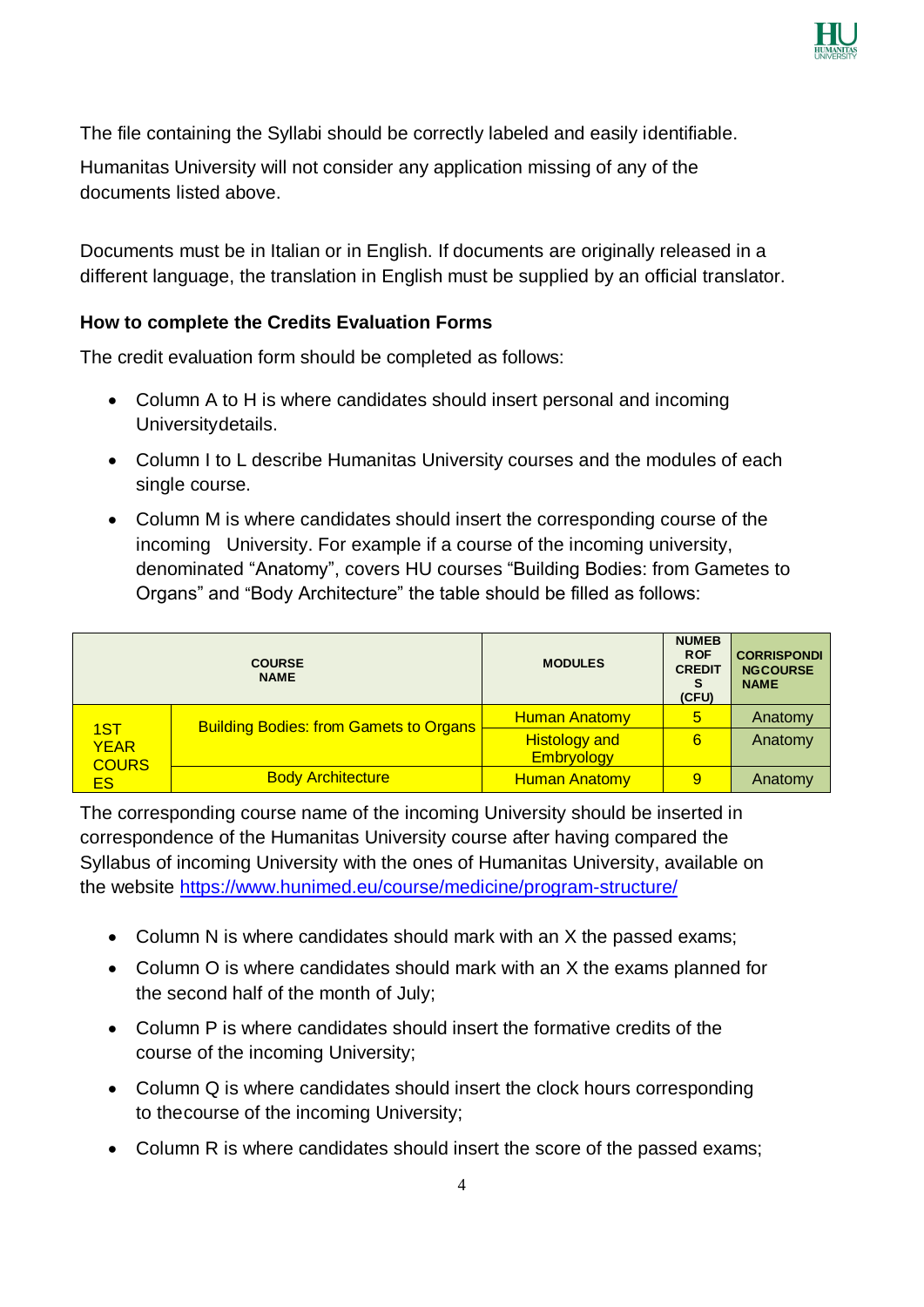

 Column S is where candidates should insert achievable maximum score according thescoring scale of the incoming University.

#### **ART. 4 CANDIDATE EVALUATION**

Based on the evaluation of admission requirements, a ranking list will be generated. The ranking listwill take into account:

- 1. the curriculum;
- 2. the number and type of incoming credits of the candidates and the content match of theircurriculum with Humanitas University study program;
- 3. the correspondence of the clock hours of the courses;
- 4. the grades of the exams taken.

On the basis of criteria 1 to 4 a shortlist of students will be generated.

The final ranking will be generated also following the evaluation of the interview with the Dean ofthe Medical School.

A slight credit/clock hour deficit may be accepted if the study programs closely match in content. Insuch cases, once the student is admitted, an additional evaluation may be requested for a limited number of subjects in order to be granted access to the specific examinations of the admission year.

#### **ART. 5 - APPLICATION FEE**

Application fee is set at  $\epsilon$  150 and must be paid online on completing the application form.

#### **ART. 6 – PUBLICATION OF THE ADMISSION LIST**

The admission results will be published on Humanitas University website by September **17th , 2022.**

During the selection procedures candidates will be attributed a numeric code to identify their positionin the ranking.

Should other places become available after **September 17th**, further admissions will be grantedfollowing the admission results list.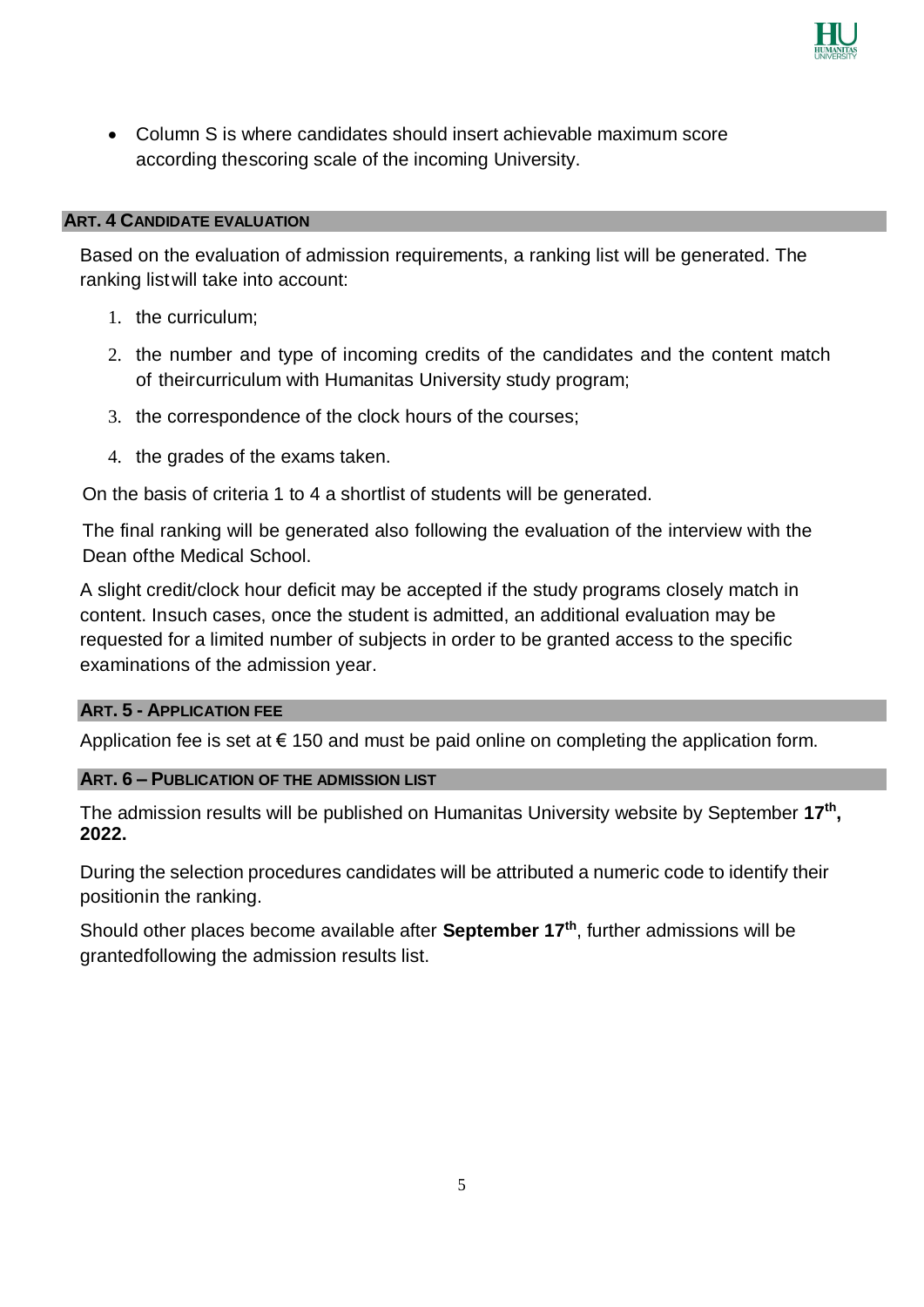

# **ANNEX 1 – ADMISSION REQUIREMENTS FOR STUDENTS APPLYING TO SECOND YEAR**

Students applying to the third year should comply with exams reported in table 1.

# **Table 1 (First Year HU Study Plan – 2021/2022)**

| <b>COURSE TEACHING</b>                                          | <b>CFU</b> | <b>MODULES</b>               | <b>CFU</b>     |
|-----------------------------------------------------------------|------------|------------------------------|----------------|
| PRINCIPLES OF THE LIVING                                        | 9          | <b>Medical Physics</b>       | 3              |
| MATTER (1 <sup>ST</sup> SEMESTER)                               |            | Chemistry                    | $\overline{6}$ |
| <b>BUILDING BODIES (1ST</b>                                     |            | Histology                    | 6              |
| SEMESTER)                                                       | 12         | Anatomy                      | 5              |
|                                                                 |            | Citology                     |                |
|                                                                 |            | History of Medicine          |                |
| BEING A MEDICAL DOCTOR (1ST                                     | 3          | <b>Bioethics</b><br>Pedagogy |                |
| SEMESTER)                                                       |            |                              |                |
| THE CELL: MOLECULES AND<br>PROCESSES (2 <sup>ND</sup> SEMESTER) | 6          | Applied biology              | 6              |
| THE CELL: FUNCTIONS AND                                         |            | Biochemistry                 | 6              |
| CONTROL (2ND SEMESTER)                                          | 9          | Human Physiology             | 3              |
| <b>BODY ARCHITECTURE (2ND)</b>                                  |            | Anatomy                      | 10             |
| SEMESTER)                                                       | 11         | Radiology                    | 1              |
|                                                                 |            | Pedagogy                     |                |
| <b>BEING A MEDICAL DOCTOR</b>                                   | 3          | <b>General Psychology</b>    |                |
| (2ND SEMESTER)                                                  |            | <b>Clinical Psychology</b>   |                |
| <b>Total</b>                                                    | 53         |                              |                |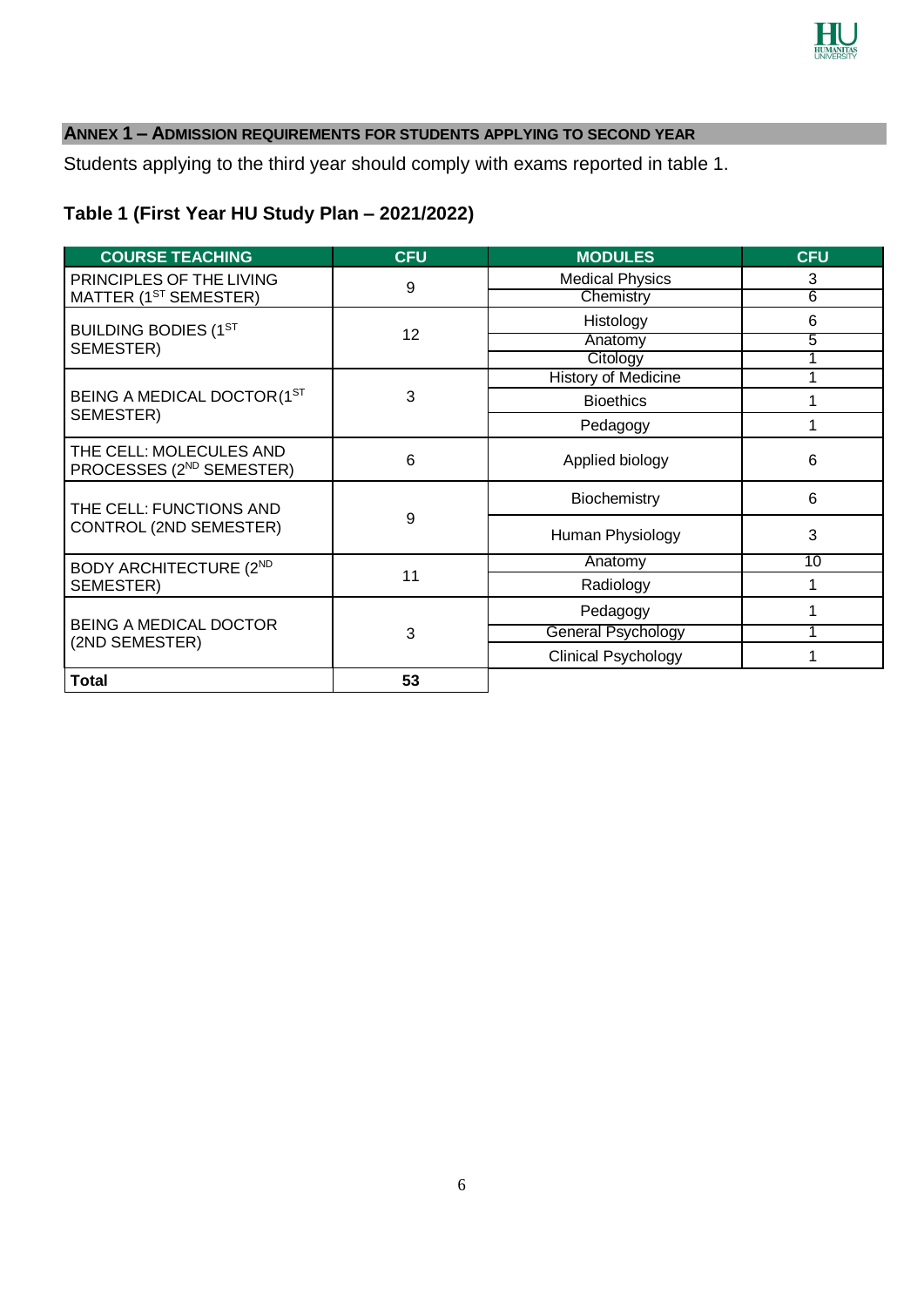

### **ANNEX 2 – ADMISSION REQUIREMENTS FOR STUDENTS APPLYING TO THIRD AND FOURTH YEAR**

Students applying to the third year should comply with exams reported in table 1 and table 2.

Students applying to the Fourth year should comply with exams reported in table 1, 2, and 3

## **Table 1 (First Year HU Study Plan – 2020/2021)**

| <b>COURSE TEACHING</b>                      | <b>CFU</b> | <b>MODULES</b>                  | <b>CFU</b> |
|---------------------------------------------|------------|---------------------------------|------------|
| PRINCIPLES OF THE LIVING                    | 9          | <b>Medical Physics</b>          | 3          |
| MATTER (1 <sup>ST</sup> SEMESTER)           |            | Chemistry                       | 6          |
| <b>BUILDING BODIES(1ST</b>                  |            | <b>Histology and Embryology</b> | 6          |
| SEMESTER)                                   | 11         | Human Anatomy                   | 5          |
| <b>BEING A MEDICAL</b>                      | 4          | History of Medicine             |            |
| DOCTOR (1STSEMESTER)                        |            | <b>Bioethics</b>                |            |
|                                             |            | General pedagogy                |            |
|                                             |            | Biochemistry                    |            |
| THE CELL: MOLECULES                         | 19         | Applied biology                 | 6          |
| AND PROCESSES (ANNUAL)                      |            | Cytology                        |            |
|                                             |            | Molecular biology               | b          |
|                                             |            | Genetics                        |            |
| <b>BODY ARCHITECTURE (2ND)</b><br>SEMESTER) | 9          | Human anatomy                   | 9          |
| TOTAL                                       | 52         |                                 |            |

## **Table 2 (Second Year HU Study Plan – 2020/2021)**

| <b>COURSE TEACHING</b>         | <b>CFU</b> | <b>MODULES</b>                      | <b>CFU</b> |
|--------------------------------|------------|-------------------------------------|------------|
|                                |            | Human physiology                    |            |
| BODY AT WORK 1 (1ST            | 14         | Biochemistry                        |            |
| SEMESTER)                      |            | Neuroanatomy                        |            |
|                                |            | <b>Medical physics</b>              | ∩          |
| MECHANISM OF DISEASES (ANNUAL) |            | General pathology and<br>Immunology | 14<br>6    |
|                                | 22         | Microbiology                        |            |
|                                |            | Genetics                            |            |
|                                |            | Human physiology                    |            |
| BODY AT WORK 2 (2ND            | 15         | Biochemistry                        |            |
| SEMESTER)                      |            | Human anatomy                       |            |
|                                |            | Medical physics                     |            |
| <b>TOTAL</b>                   | 51         |                                     |            |